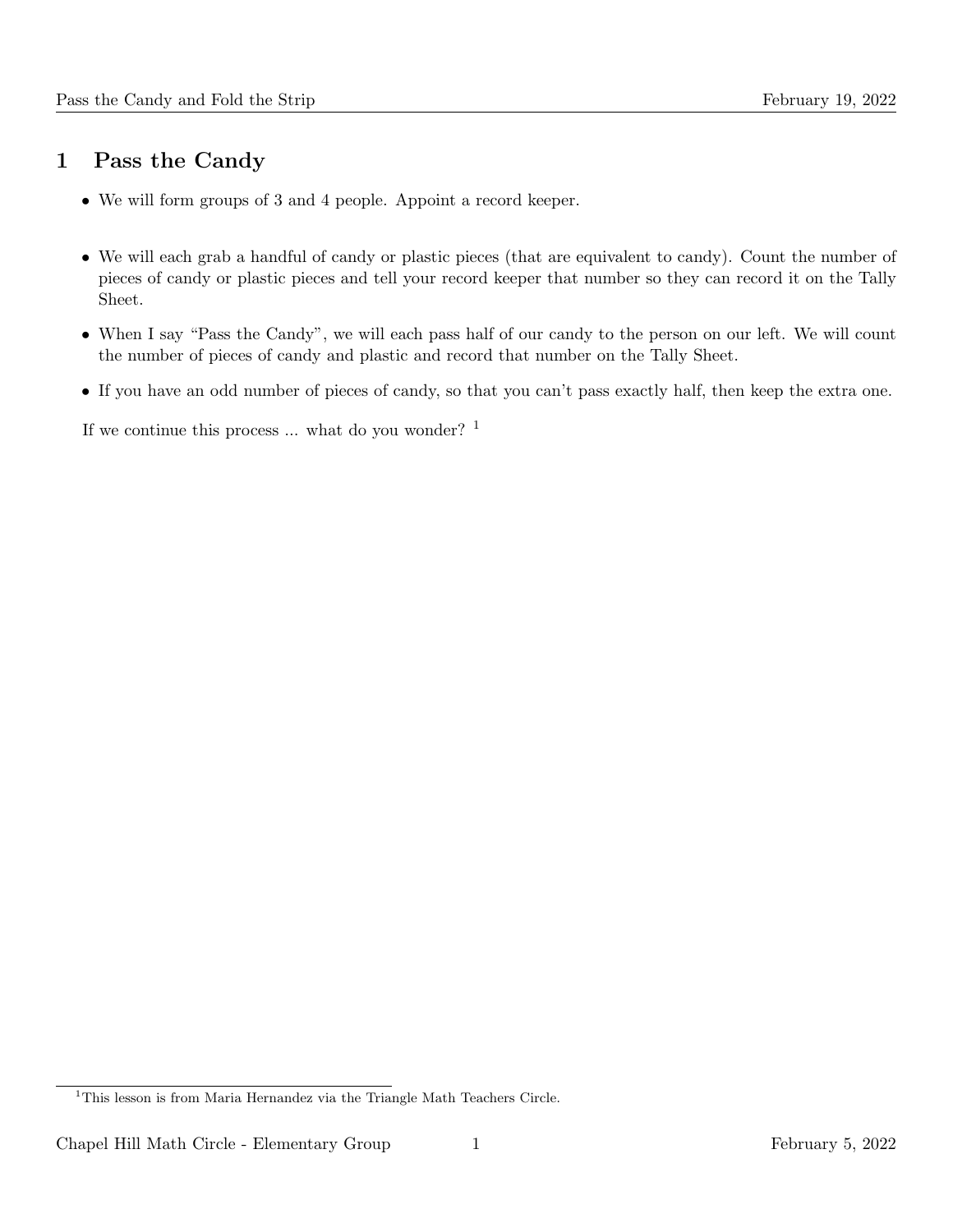## 2 Some Initial Conditions

- Group 1: 18, 8, 10
- Group 2: 2, 6, 30
- Group 3: 4, 14, 22
- 1. If we continue this process, what do you think will happen in the long run? Who will end up with the most? The least?
- 2. Continue the process and record your results.

|                     | Student 1 | Student 2 | Student 3 | Student 4 |
|---------------------|-----------|-----------|-----------|-----------|
| First Names         |           |           |           |           |
| $\longrightarrow$   |           |           |           |           |
| <b>Start Values</b> |           |           |           |           |
| $\#$ of candies     |           |           |           |           |
| $\rightarrow$       |           |           |           |           |
| $\#$ of candies     |           |           |           |           |
| after round $1$     |           |           |           |           |
| $\rightarrow$       |           |           |           |           |
|                     |           |           |           |           |
| after round $2\,$   |           |           |           |           |
| $\rightarrow$       |           |           |           |           |
|                     |           |           |           |           |
| after round 3       |           |           |           |           |
| $\rightarrow$       |           |           |           |           |
|                     |           |           |           |           |
| after round $4\,$   |           |           |           |           |
| $\rightarrow$       |           |           |           |           |
|                     |           |           |           |           |
| after round $5\,$   |           |           |           |           |
| $\rightarrow$       |           |           |           |           |
|                     |           |           |           |           |
|                     |           |           |           |           |
|                     |           |           |           |           |
|                     |           |           |           |           |
|                     |           |           |           |           |
|                     |           |           |           |           |
|                     |           |           |           |           |
|                     |           |           |           |           |
|                     |           |           |           |           |
|                     |           |           |           |           |
|                     |           |           |           |           |
|                     |           |           |           |           |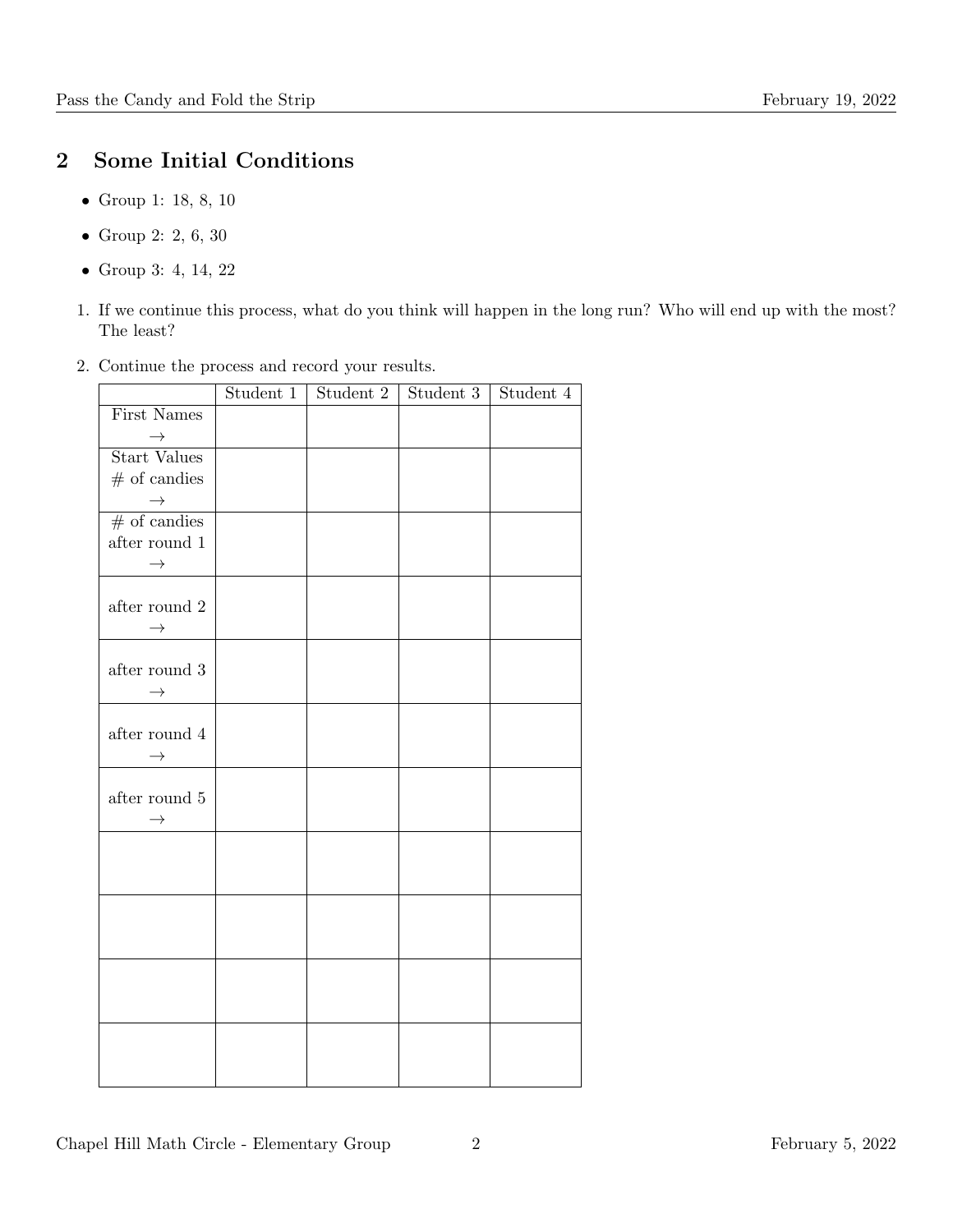| Student 1 | Student 3 | Student $4$ |
|-----------|-----------|-------------|
|           |           |             |
|           |           |             |
|           |           |             |
|           |           |             |
|           |           |             |
|           |           |             |
|           |           |             |
|           |           |             |
|           |           |             |
|           |           |             |
|           |           |             |
|           |           |             |
|           |           |             |
|           |           |             |
|           |           |             |
|           |           |             |
|           |           |             |
|           |           |             |
|           |           |             |
|           |           |             |
|           |           |             |
|           |           |             |
|           |           |             |
|           |           |             |
|           |           |             |
|           |           |             |
|           |           |             |
|           |           |             |
|           |           |             |
|           |           |             |
|           |           |             |
|           |           | Student 2   |

3. Try it again with starting values of your choosing.